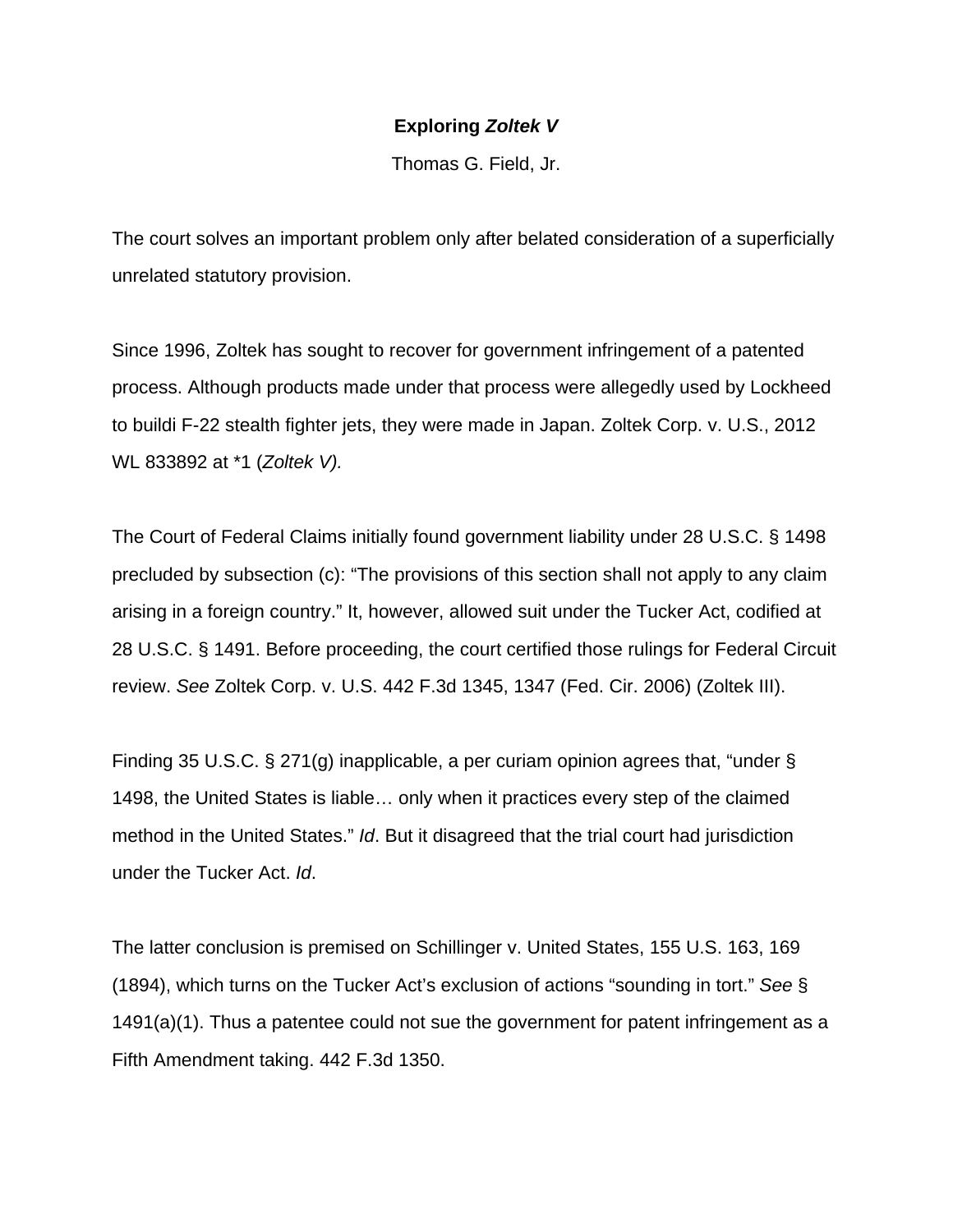That might prompt some to wonder about liability under the Federal Tort Claims Act , 28 U.S.C. § 1346(b). But that Act requires that actionable torts be committed by "employees." Lockheed doesn't qualify. Moreover, 28 U.S.C. § 2671 precludes 1346(b) liability for acts of contractors. *See* Logue v. U.S., 412 U.S. 521, 525-27 (1973).

In *Zoltek III*, despite finding the government not liable, Judges Gajarsa's and Dyk's views differ. *Id*. at 1353 and 1367. Dissenting in a fourth opinion, Judge Plager faults rejection of § 271(g) as a basis for liability under § 1498, as well as their scant attention to § 1498(c). *Id*. at 1372-73. He further disputes that *Schillinger* is still good law. *Id*. at 1373. Thus, he concludes not only that Zoltek has a cause of action under § 1498 but also that the trial court has jurisdiction to consider its takings claim. *Id*. at 1385.

Zoltek then petitioned for rehearing and rehearing en banc. But both were refused in merged opinions. 464 F.3d 1335 (2006) (unnumbered in the *Zoltek* series).

The brief opinion that refuses rehearing also maintains that a claim against a private party would fail under the circumstances presented by this litigation. *Id*. at 1339. The latter proposition is perplexing and makes it difficult to understand why the dispute wasn't earlier and more cleanly resolved on that basis.

Only Judge Newman dissents from the refusal to rehear en banc. She believes "that my colleagues have strayed, for their holding that the issues raised by the asserted violation of patent rights are not within the jurisdiction of the Court of Federal Claims is contrary to clear statutory text and long-resolved application of constitutional remedy." *Id*. at 1336, 1338.

On remand, the Court of Claims dismissed the government as a party and concluded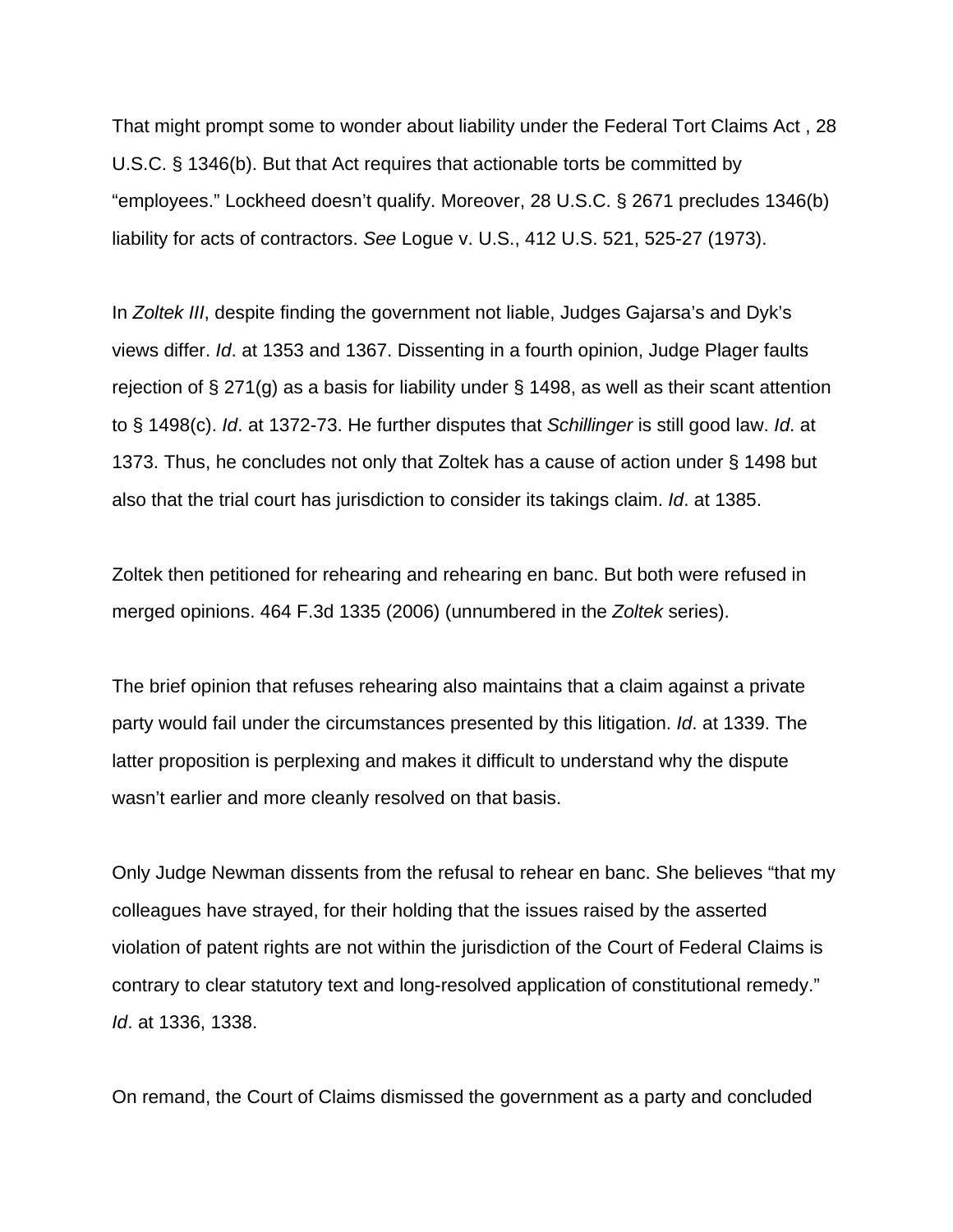that Zoltek should be able to proceed against Lockheed in the Northern District of Georgia. *Zoltek V*, at \*1-3. It also certified for interlocutory appeal "whether 28 U.S.C. § 1498(c) must be construed to nullify any government contractor immunity provided in § 1498(a) when a patent infringement claim aris[es] in a foreign country." *Id*. at \*3.

The appeal was accepted. Presumably because the appellate court was now focused on Lockheed, it "sua sponte voted to take Part I–B of this opinion en banc for the limited purpose of vacating the *Zoltek III* opinion." All but Judge Dyk agreed. *Id*. at \*7 and \*17.

Motivated and freed to consider the situation more broadly, Judge Gajarsa's opinion for the panel acknowledges that *Zoltek III* "creates the possibility that the United States' procurement of important military matériel could be interrupted via infringement actions against government contractors — the exact result § 1498 was meant to avoid." Also, that per curiam opinion is seen to run afoul of a scheme "meant to give relief to process patent holders when the resulting products of their patented process are used within the United States — regardless of where the process is practiced." *Id*. at \*4

Although prior circuit opinions consider only Titles 28 and 35, *Zoltek V* brings portions of 19 U.S.C. § 1337 to bear. Under § 1337(a)(1)(B)(ii), Zoltek could ordinarily exclude products made by its patent process. Section 1337(l), however, bars exclusion of articles imported "by or for the United States;" most significantly, it also provides that patent owners "adversely affected shall be entitled to reasonable and entire compensation in an action [under 28 U.S.C. § 1498]." *Id*. at \*11.

With § 1337(l) belatedly in focus, the court concludes, "§ 1498(a) creates an independent cause of action for direct infringement by the Government or its contractors that is not dependent on 35 U.S.C. § 271(a)…; § 1498(c) has no application to the facts